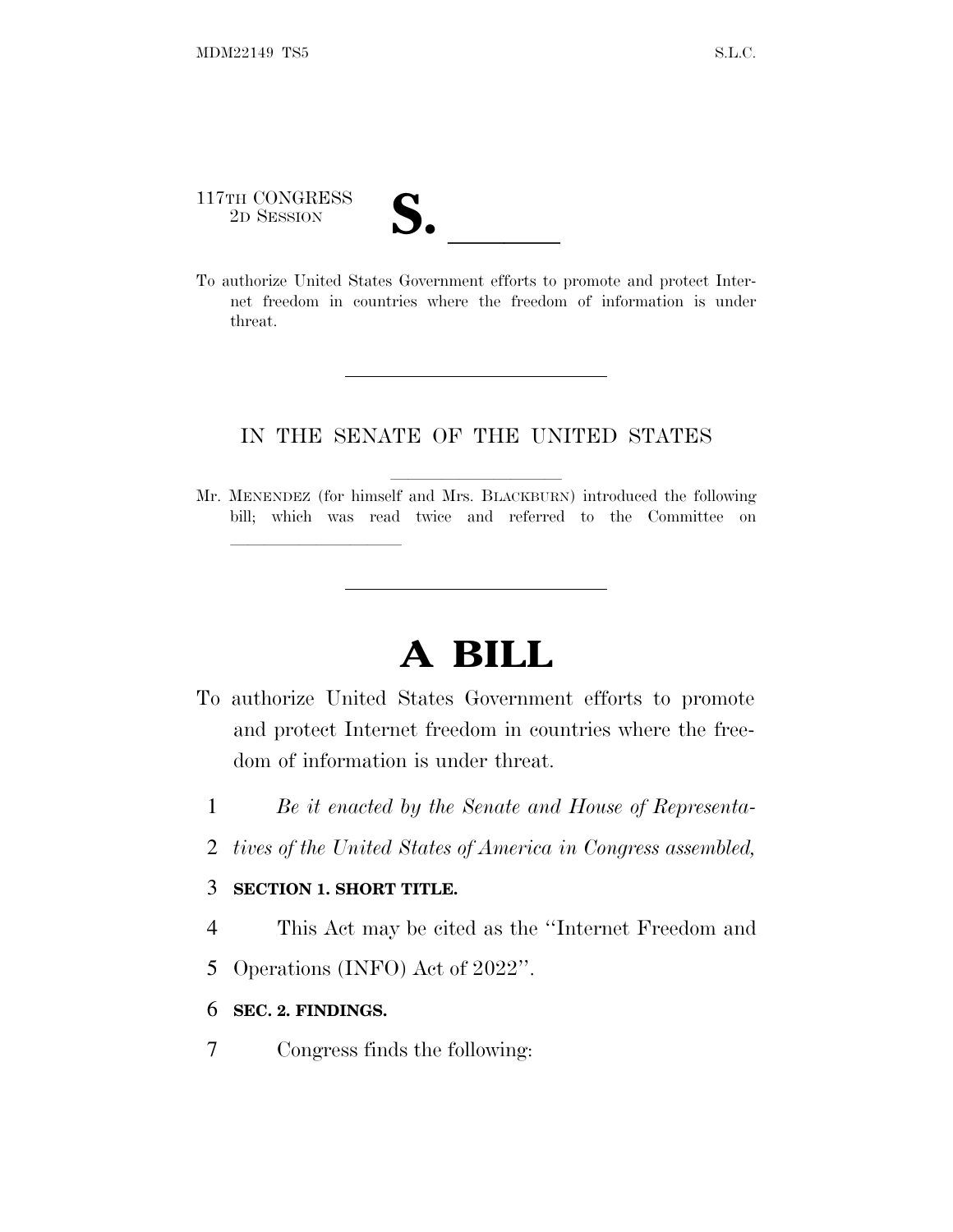(1) More than 3,000,000,000 people use the Internet around the world every day to access infor-mation.

 (2) Authoritarian and repressive governments routinely use Internet access as a means of sup- pressing information sharing and communications between people, civil society organizations, and jour-nalists.

### **SEC. 3. INTERNET FREEDOM.**

 (a) STATEMENT OF POLICY.—It is the policy of the United States to continue to preserve and expand the Internet as an open, global space for freedom of expression and association.

 (b) AUTHORIZATION OF APPROPRIATIONS.—There are authorized to be appropriated for fiscal year 2023—

 (1) \$75,000,000 to the Department of State and the United States Agency for International De- velopment (referred to in this Act as ''USAID'') to continue efforts to promote Internet freedom, includ- ing through the Bureau of Democracy, Human Rights, and Labor's Internet Freedom program; and

 (2) \$49,000,000 to the United States Agency for Global Media (referred to in this Act as ''USAGM'') and grantees for Internet freedom and circumvention technologies.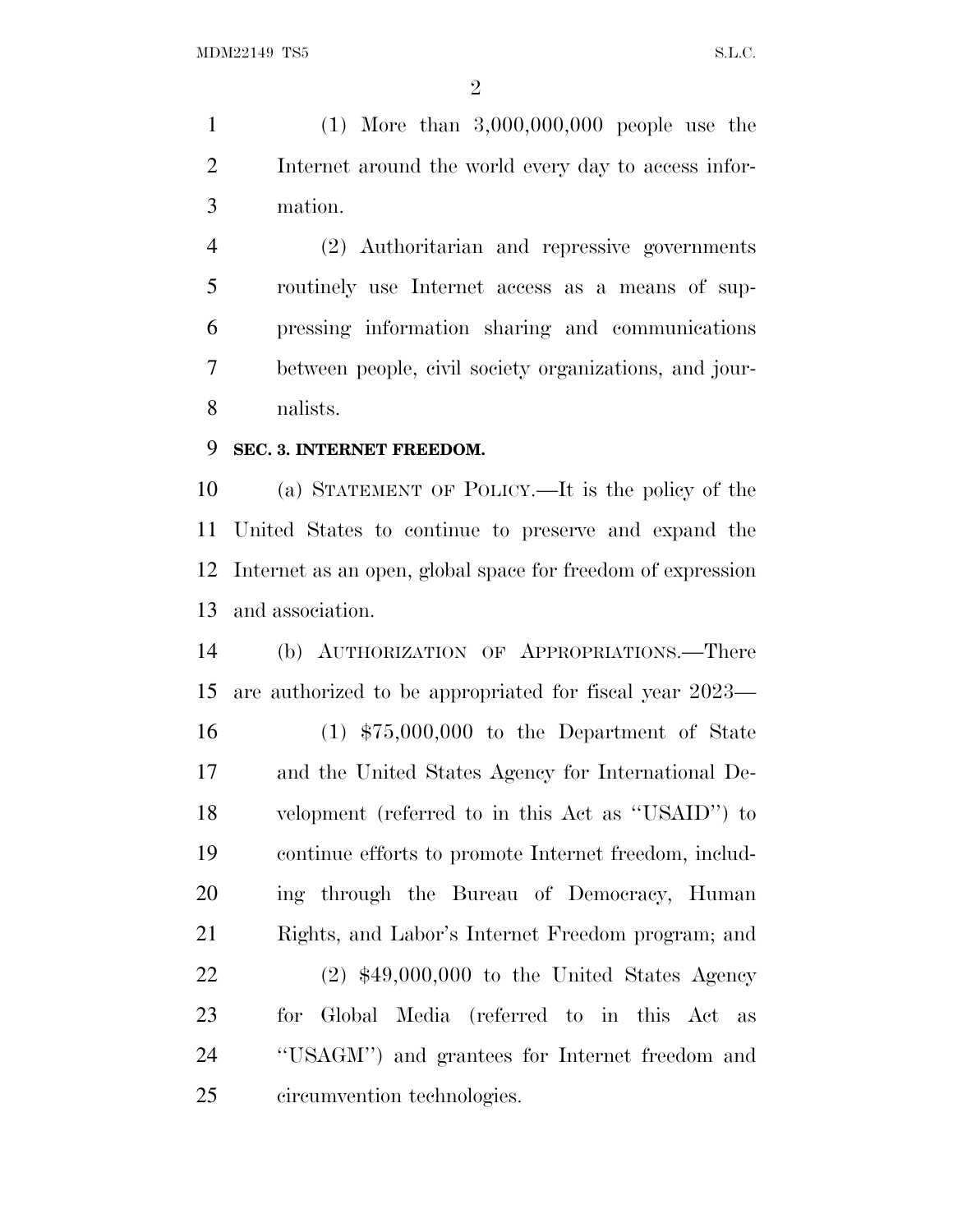(c) OTHER FUNDING SOURCES.—In addition to the amounts appropriated pursuant to subsection (b), the ef- forts of the Department of State and USAID to promote Internet freedom may be funded through— (1) the Economic Support Fund authorized under section 531 of the Foreign Assistance Act of 1961 (22 U.S.C. 2346); (2) the Development Assistance Fund author- ized under section 653(a) of such Act (22 U.S.C. 10  $2413(a)$ ; (3) amounts appropriated under the heading ''Assistance for Europe, Eurasia, and Central Asia'' in an appropriations Act; and 14 (4) amounts appropriated for USAGM. **SEC. 4. CIRCUMVENTION TECHNOLOGY.** (a) DEFINED TERM.—In this section, the term ''internet censorship circumvention tool'' means a software application or other tool that an individual can use to evade foreign government restrictions on Internet access. 20 (b) AUTHORIZATION OF FUNDING.— 21 (1) IN GENERAL.—If the government of a for- eign country restricts or closes off Internet access to the residents of such country, or access to certain websites, the Secretary of State shall make available \$2,500,000 from the Economic Support Fund on an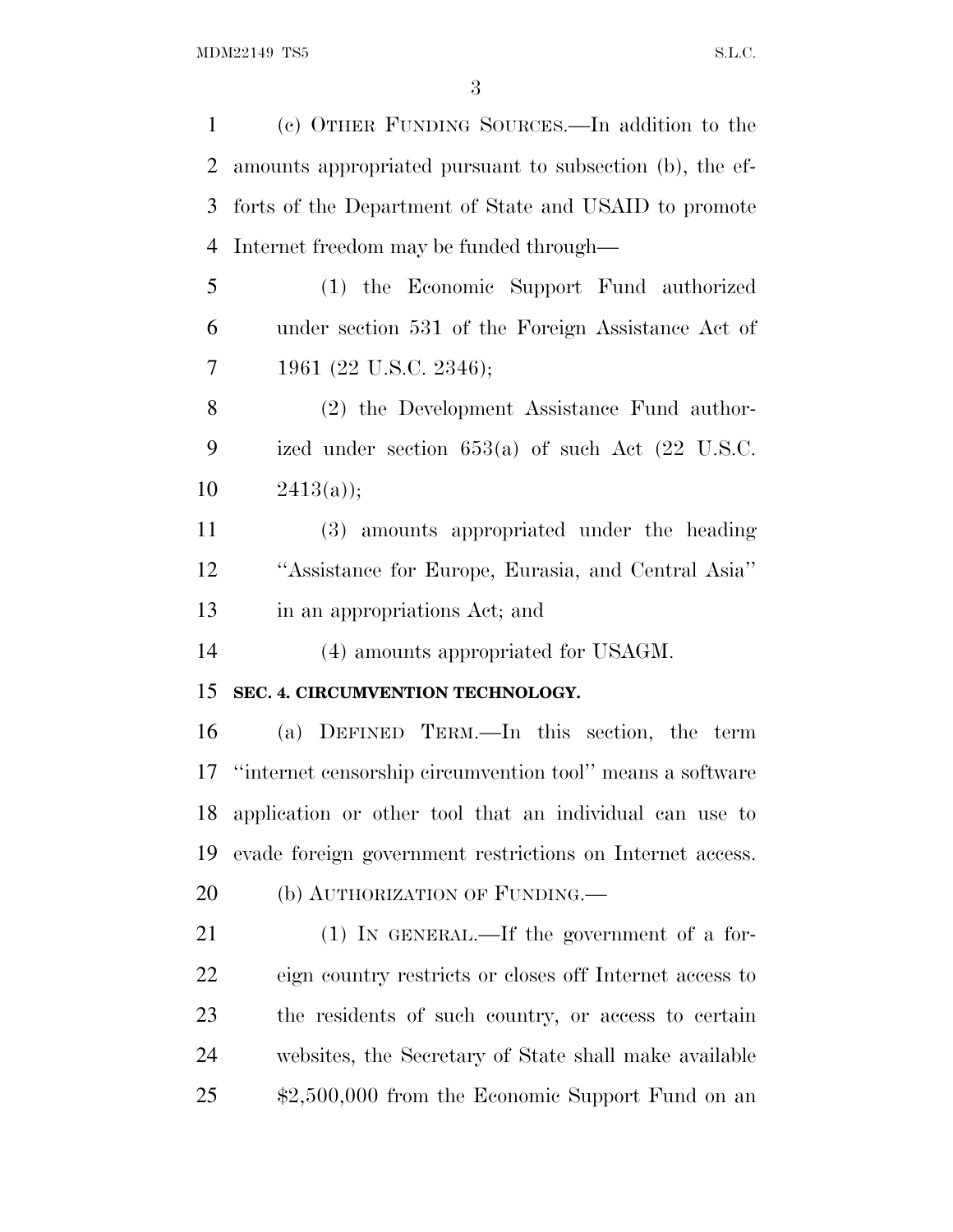| $\mathbf{1}$   | expedited basis to vetted entities already engaged in     |
|----------------|-----------------------------------------------------------|
| $\overline{2}$ | Internet freedom programs in such country if the          |
| 3              | Secretary determines that such use of funds is in the     |
| $\overline{4}$ | national interest.                                        |
| $\mathfrak{S}$ | (2) CRITERIA.—Amounts may be made avail-                  |
| 6              | able under paragraph $(1)$ within 7 days if—              |
| 7              | (A) the Secretary of State notifies the                   |
| 8              | Committee on Foreign Relations of the Senate,             |
| 9              | the Committee on Appropriations of the Senate,            |
| 10             | the Committee on Foreign Affairs of the House             |
| 11             | of Representatives, and the Committee on Ap-              |
| 12             | propriations of the House of Representatives of           |
| 13             | such planned expenditure; and                             |
| 14             | (B) such amounts are expended to provide                  |
| 15             | bandwidth for private United States companies             |
| 16             | that received Federal funding during fiscal year          |
| 17             | 2021 to provide unrestricted Internet access              |
| 18             | overseas.                                                 |
| 19             | (c) REPORT.—Not later than 60 days after the date         |
| 20             | of the enactment of this Act, the Secretary of State and  |
| 21             | the Administrator of USAID shall jointly submit a report, |
| 22             | which may include a classified annex, to the Committee    |
| 23             | on Foreign Relations of the Senate and the Committee      |
| 24             | on Foreign Affairs of the House of Representatives. Such  |
| 25             | report shall describe—                                    |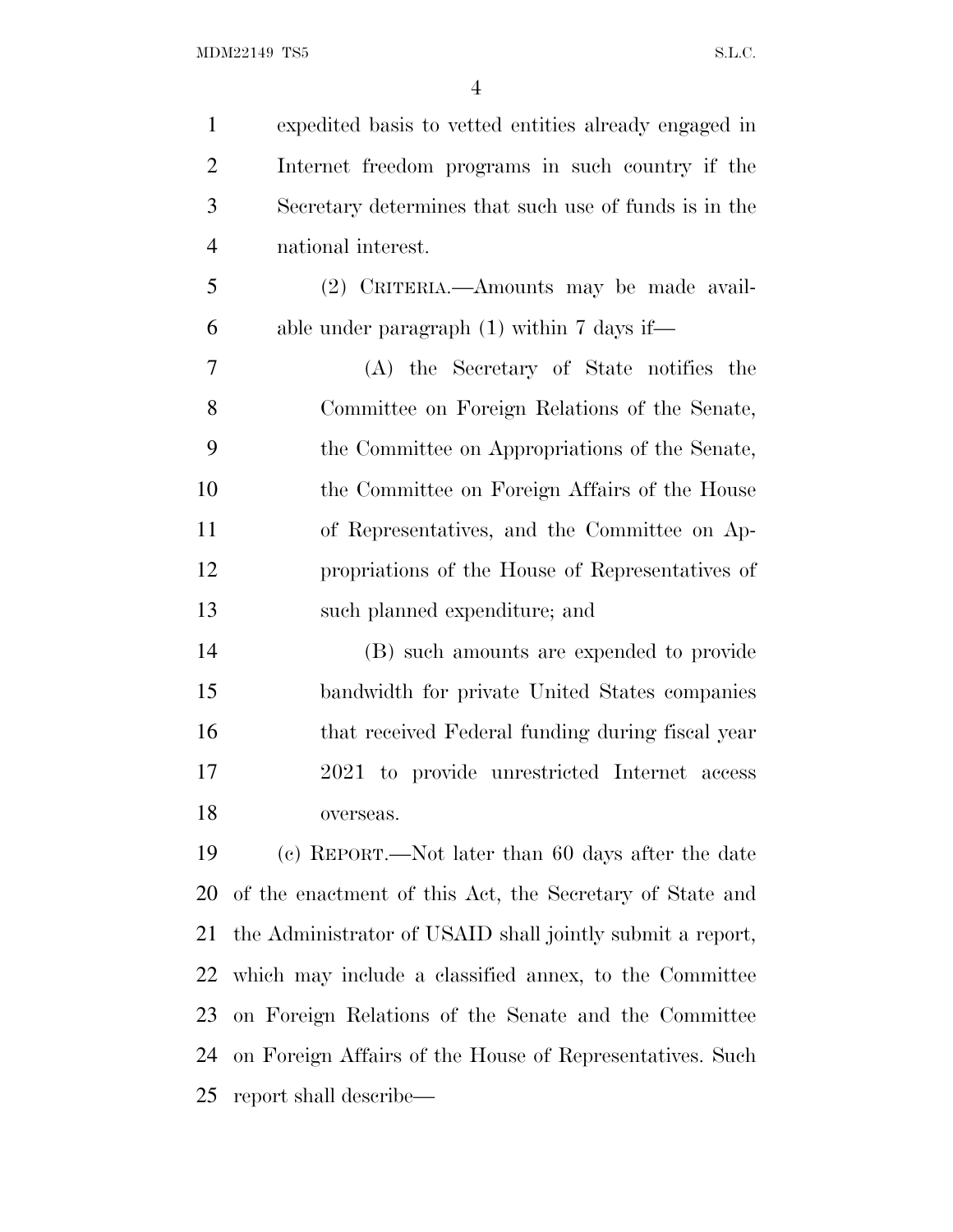| $\mathbf{1}$   | $(1)$ as of the date of the report—               |
|----------------|---------------------------------------------------|
| $\overline{2}$ | (A) the full scope of Internet Freedom pro-       |
| 3              | grams within the Department of State and          |
| $\overline{4}$ | USAID, including—                                 |
| 5              | (i) Department of State circumvention             |
| 6              | efforts; and                                      |
| 7              | (ii) USAID efforts to support Internet            |
| 8              | infrastructure;                                   |
| 9              | (B) the capacity of Internet censorship cir-      |
| 10             | cumvention tools supported by the United          |
| 11             | States Government that are available for use by   |
| 12             | individuals in foreign countries seeking to coun- |
| 13             | teract censors; and                               |
| 14             | (C) any barriers to the provision of the ef-      |
| 15             | forts described in clauses (i) and (ii) of sub-   |
| 16             | paragraph $(A)$ , including access to surge fund- |
| 17             | ing; and                                          |
| 18             | $(2)$ any new resources needed to provide the     |
| 19             | United States Government with greater capacity to |
| 20             | provide and boost Internet access—                |
| 21             | (A) to respond rapidly to Internet shut-          |
| 22             | downs in closed societies; and                    |
| 23             | (B) to provide Internet connectivity to for-      |
| 24             | eign locations where the provision of additional  |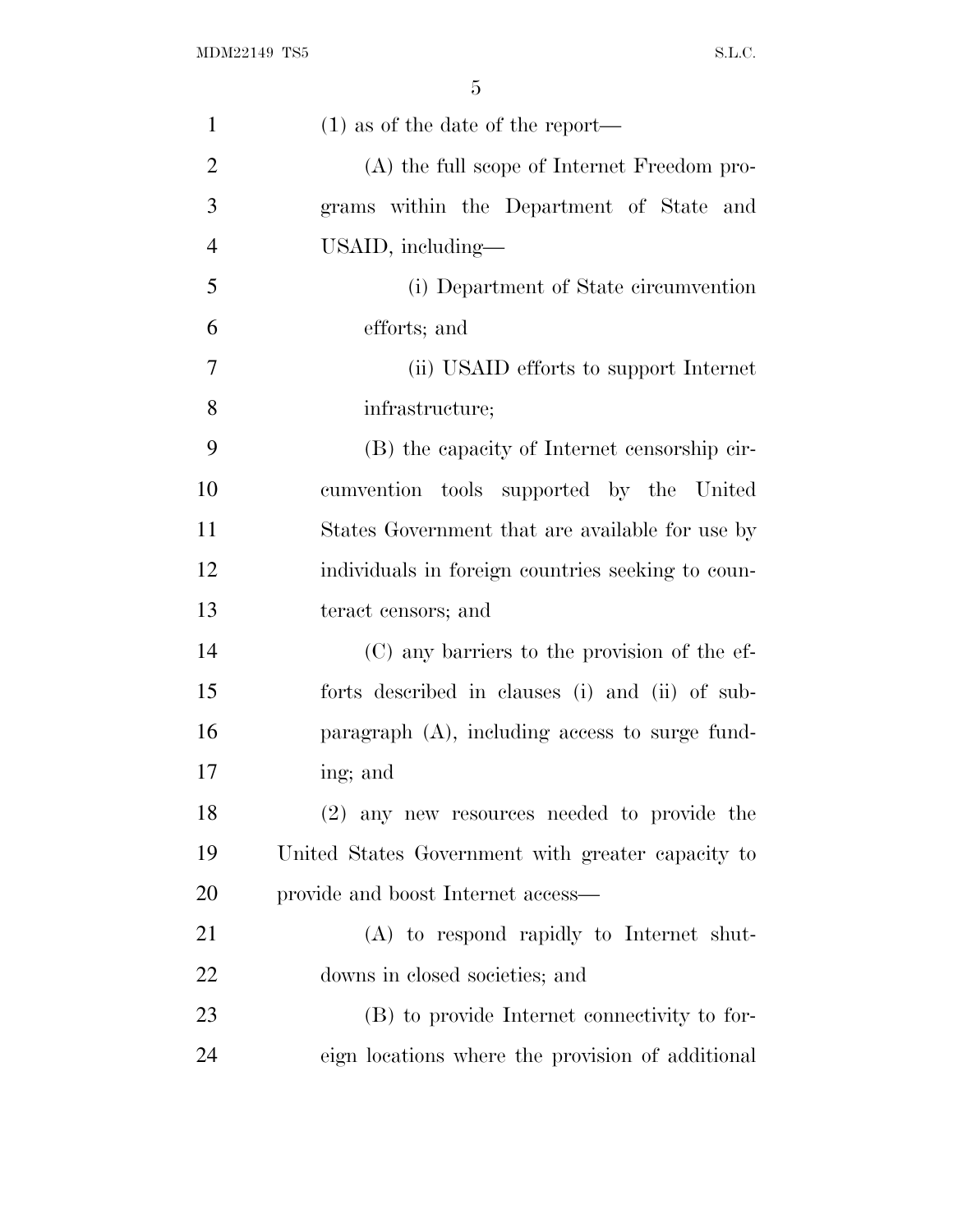| $\mathbf{1}$   | Internet access service would promote freedom             |
|----------------|-----------------------------------------------------------|
| $\overline{2}$ | from repressive regimes.                                  |
| 3              | (d) REPORT.—Not later than 60 days after the date         |
| 4              | of the enactment of this Act, the USAGM Chief Executive   |
| 5              | Officer shall submit a report to the Committee on Foreign |
| 6              | Relations of the Senate and the Committee on Foreign      |
| 7              | Affairs of the House of Representatives that describes—   |
| 8              | $(1)$ as of the date of the report—                       |
| 9              | (A) the full scope of Internet Freedom pro-               |
| 10             | grams within USAGM, including-                            |
| 11             | (i) the efforts of the Office of Internet                 |
| 12             | Freedom; and                                              |
| 13             | (ii) the efforts of the Open Tech-                        |
| 14             | nology Fund;                                              |
| 15             | (B) the capacity of Internet censorship cir-              |
| 16             | cumvention tools supported by the Office of               |
| 17             | Internet Freedom and grantees of the Open                 |
| 18             | Technology Fund that are available for use by             |
| 19             | individuals in foreign countries seeking to coun-         |
| 20             | teract censors; and                                       |
| 21             | (C) any barriers to the provision of the ef-              |
| 22             | forts described in clause (i) and (ii) of subpara-        |
| 23             | $graph$ $(A)$ , including access to surge funding;        |
| 24             | and                                                       |